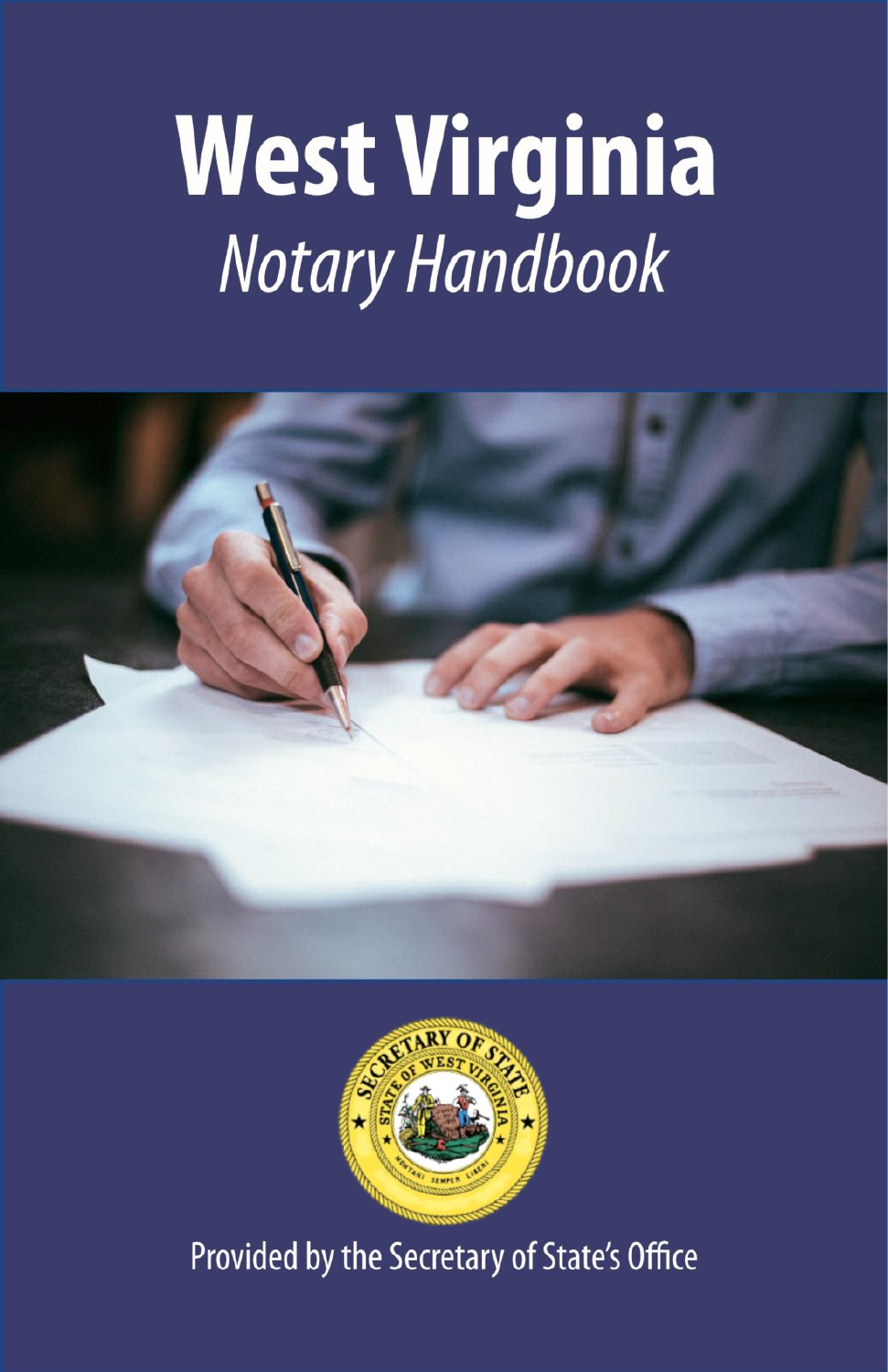

Thank you for making the decision to serve the citizens of West Virginia as a notary public. Being a notary public is very important and carries great responsibility. Once you receive your commission, you will be entrusted with facilitating the initial validation process for retail, commercial and legal transactions.

In this guide, you will find information about the essential duties of a notary public. You will be entrusted with the validation of signatures on many types of important documents.

This guide will also provide information about what to avoid and what constitutes improper action. As a notary public, you may be held liable for misconduct or impropriety.

For more information, visit our website at www.wvsos.gov. If you have any questions, please contact the Secretary of State's Office at (304) 558- 8000 or notary@wvsos.gov. We will be happy to assist you.

Sincerely,

West Virginia Secretary of State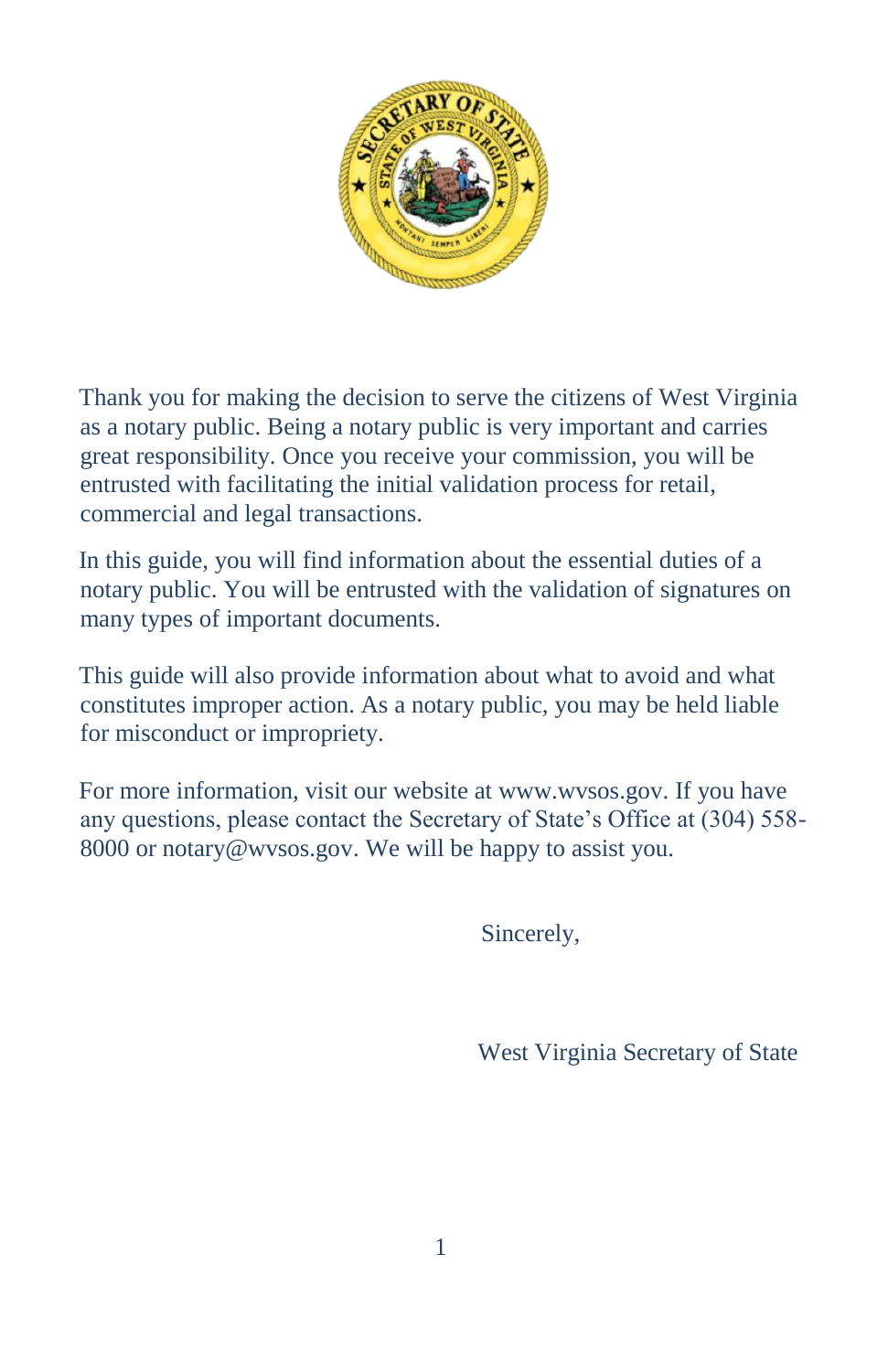## **NOW THAT YOU'RE A NOTARY**

Being a notary, you are entrusted with a great responsibility for ensuring that signatures are valid on the documents you will be notarizing, and that the notarial act you perform is done according to the notary laws set forth in the West Virginia Code Chapter 39, Article 4. Failure to provide a proper notary acknowledgement on documents is a violation of the notary code and you may have your notary commission conditioned, suspended, or revoked.

## Don't let this happen to you!

Read the notary laws. Always put a full notary acknowledgement on the document you are notarizing. NEVER just affix your notary stamp and sign your name, because that is not a proper acknowledgment. View the sample notary acknowledgements located in this book and use them as your guide when doing a notarial act.

#### **Powers of a Notary**

- Take acknowledgments (verify signatures)
- Administer oaths and affirmations
- Certify that a copy of a document is true and accurate

#### **Your Commission**

Notary commissions are valid for a five year period. §39-4-20

Most documents for notarization include the phrase, "My commission expires \_\_\_\_\_\_\_." This blank is where you fill in your specific expiration date. If the document does not include a space for the expiration date, write it somewhere near your signature.

#### **Your Official Signature**

Always sign your name exactly as it appears on your seal, which should be identical and in the same manner as to what is on file in the Secretary of State's Office. If your name changes, you must notify the Secretary of State within thirty days.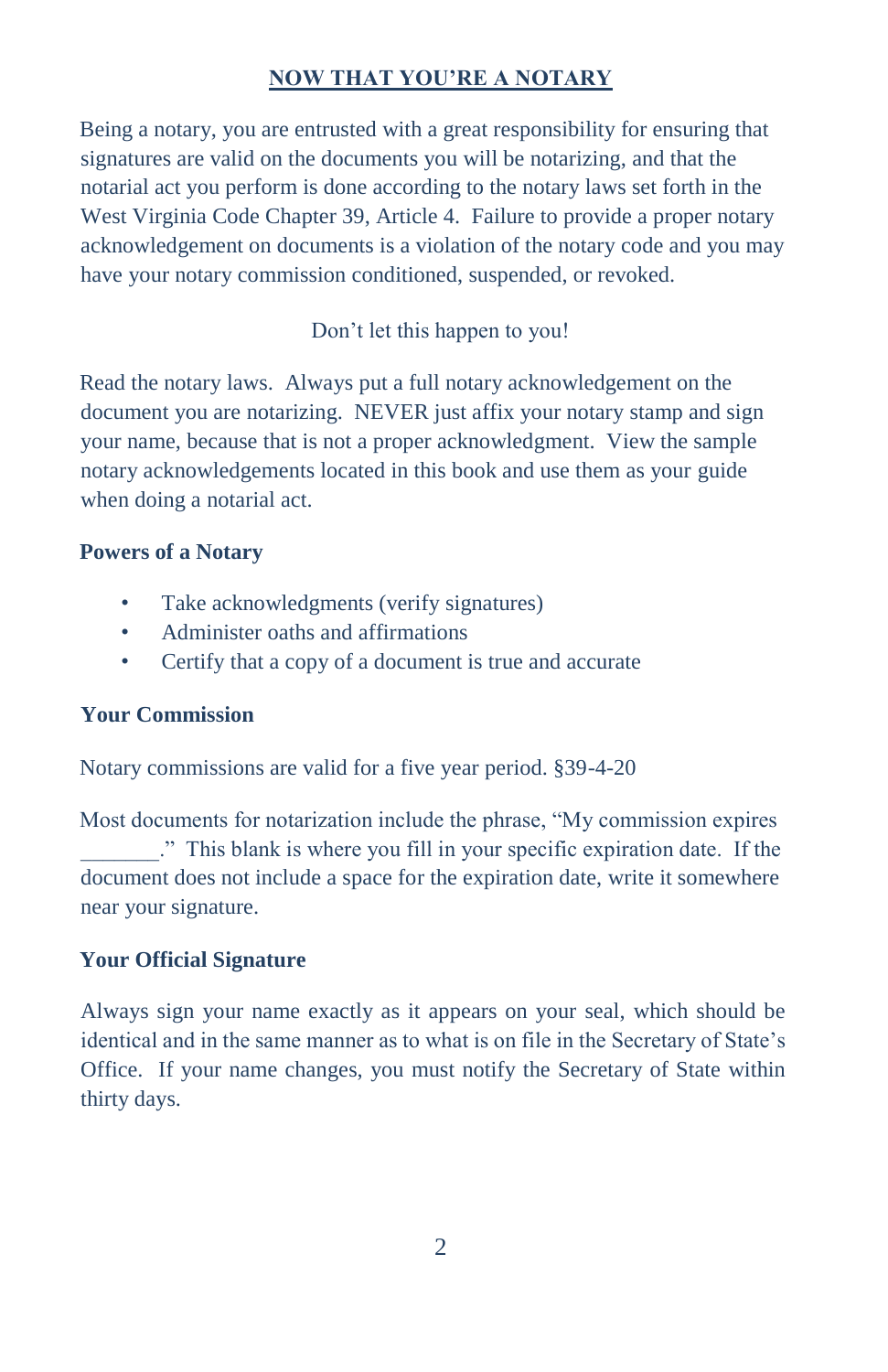## **Your Notary Stamp**

Your rubber stamp seal must include the following:

- The words *Official Seal*, *Notary Public* and *State of West Virginia*
- Your name
- Your address or the address of your business or affiliation
- Your commission expiration date

The seal must have a border, and be no larger than  $1 \times 2 \frac{1}{2}$  inches.



You are responsible for the security of your stamping device and may not allow another individual to use the device to perform a notarial act. If your commission ends due to resignation, revocation or expiration, you must disable the stamp by destroying it so that it is unusable. In the event of a notary's death, the notary's representative, guardian or any other person knowingly in possession of the stamp must render it unusable.

If a stamping device is lost or stolen, please notify the Secretary of State's Office immediately. Proper notification could prevent misuse of the seal.

# **Qualifications of a Notary**

- Be at least 18 years of age
- Be a legal resident of the United States
- Be a resident of or have a place of employment in West Virginia
- Be able to read and write English
- Have a high school diploma or its equivalent
- Not be disqualified to receive a commission under W.Va. State Code§39-4-20(6)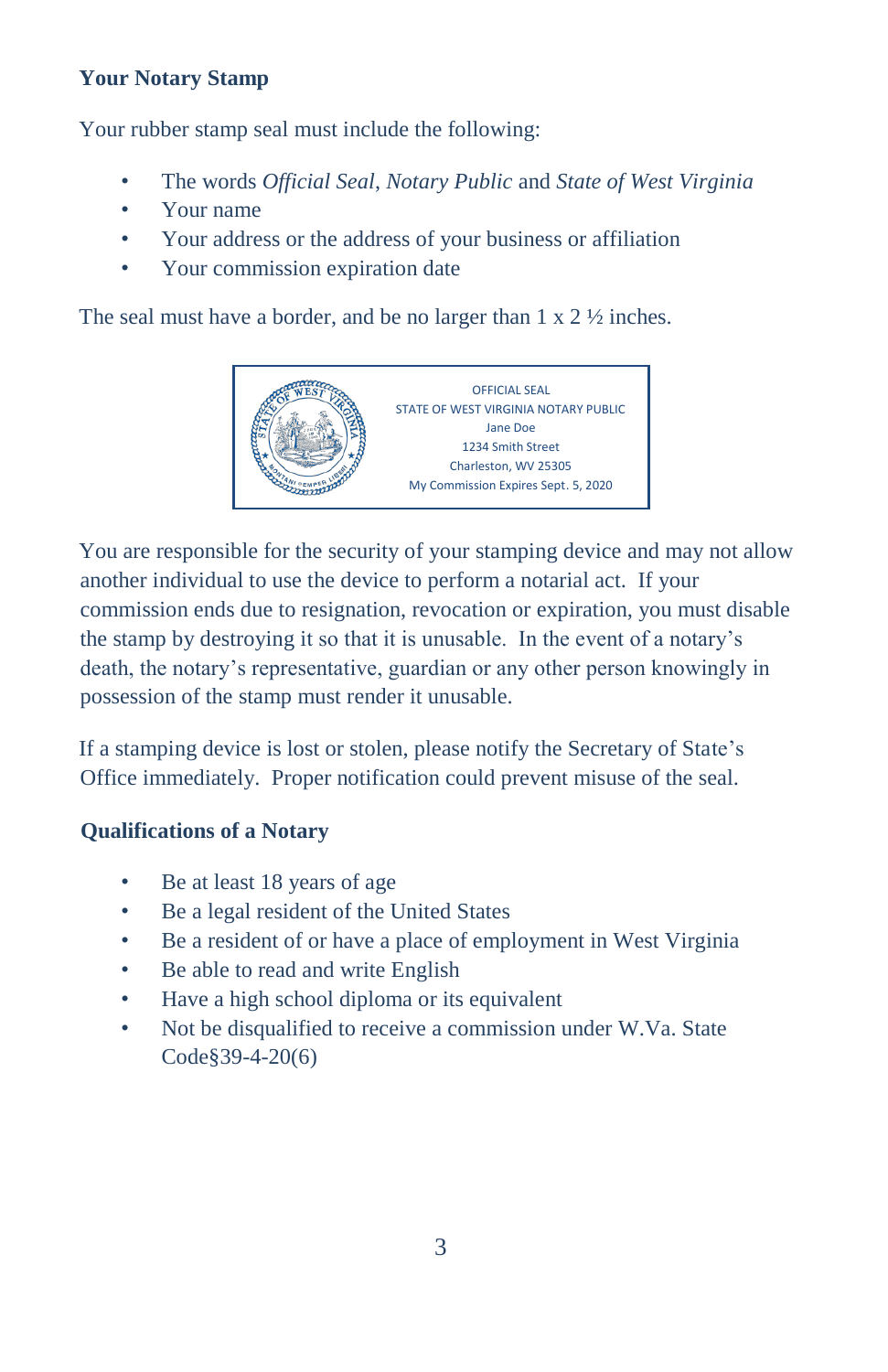# **POWERS OF A NOTARY**

## **For Every Notarial Act:**

- The person whose signature is being notarized must be present to acknowledge the signature or attest to the oath. §39-4-6
- An ID must be produced if the person is unknown to you. §39-4-7
- A proper acknowledgment form has to be used (see pages 5-9).
- §39-4-15& §39-4-16
- You must hand-write your original signature (rather than use a reproduction) and your commission expiration date. §39-4-15
- You need to affix your rubber stamp seal. §39-4-15

## **Acknowledgments**

Most documents brought before a notary are simply for acknowledgment of a signature. The acknowledgment is the notary's statement that the individual signing the document appeared *in person* to sign the document.

If the individual is physically unable to sign, they may direct someone to sign on their behalf, other than the notarial officer. The notarial officer must add "Signature affixed by (name of other individual) at the direction of (name of individual)" to any document signed under these circumstances.

# **Oaths**

A notary can administer an oath unless the law expressly states that it be done by another officer. The individual to whom you are administering the oath must be present.

# **Certification of Documents**

A notary can certify that a photocopy of a document is a true facsimile on these conditions:

• That a written, signed request states that a certified copy of the document cannot be obtained from the office of any recorder or custodian of public documents in the state;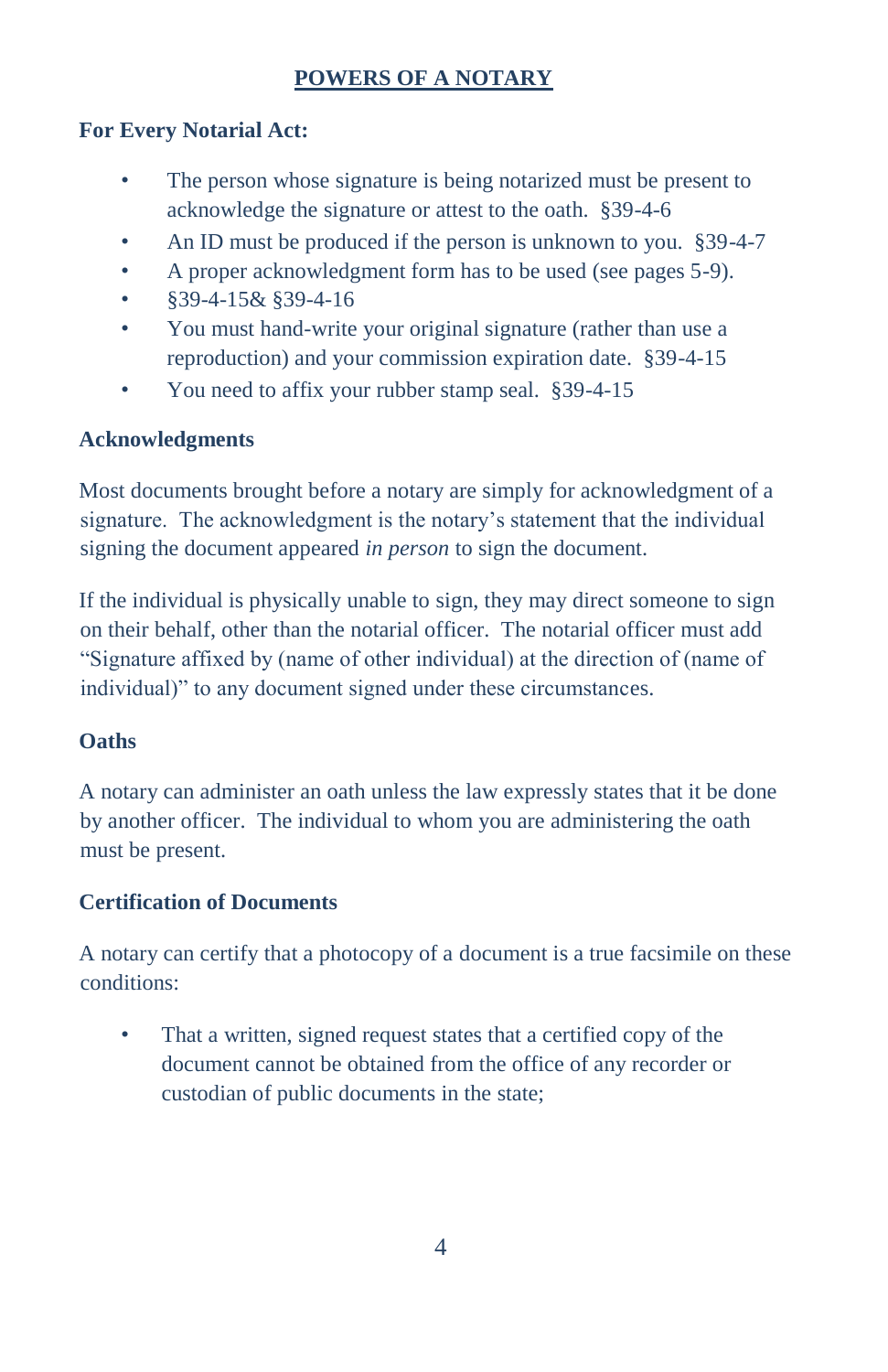- That making a copy of the document does not violate state or federal law; and
- That the notary keeps a copy of the facsimile on file.

# **Limitations**

Do not notarize papers for members of your immediate family if you could receive money or property interest from the transaction.

Do not notarize papers if the individual does not appear before you. Telephone, Skype, or other electronic means are not permitted as a substitute for the individual appearing in person.

Do not notarize a document in which you or your spouse is a party or in which either of you have a direct beneficial interest, financial or otherwise.

An attorney who has prepared documents for a client should have a third party perform the notarization.

An employee of a company or agency is allowed to notarize documents prepared by an employer if it is part of the regular duties of the job, and no extra compensation is given as a result.

# **REFUSAL TO NOTARIZE**

A notary may refuse to perform a notarial act if the notary believes:

- The individual signing the record is not competent or does not have the capacity to sign the record.
- The individual's signature is not knowingly and voluntarily made. §39-4-8

# **Abuse, Neglect & Financial Exploitation**

Because of their frequent interaction with vulnerable West Virginians, notaries public are uniquely situated to recognize and report potential abuse, neglect and/or financial exploitation.

Financial exploitation is the intentional misappropriation or misuse of funds or assets of an elderly person, protected person or incapacitated adult. Anyone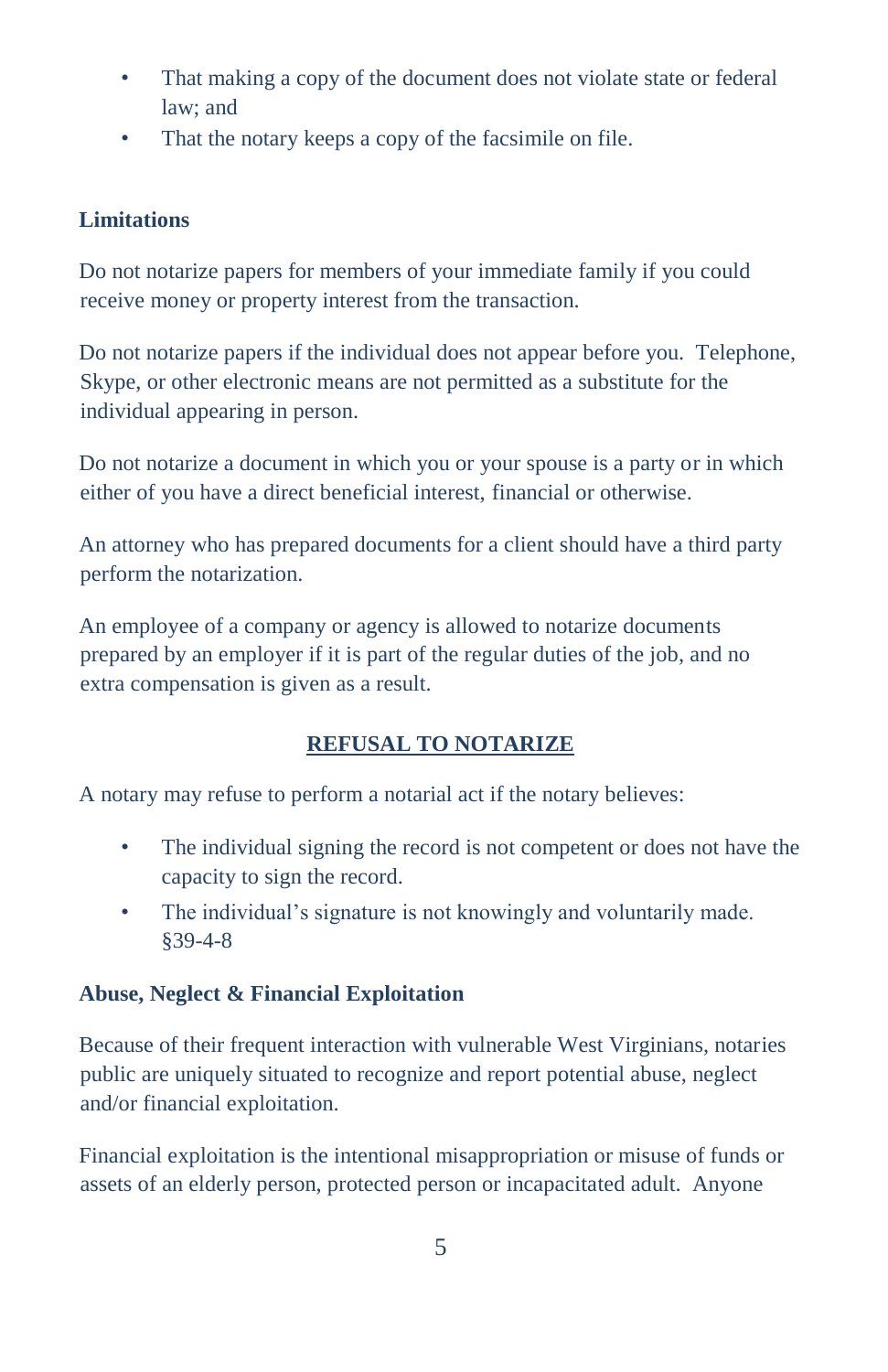who depends on someone else for any or all of his/her personal needs may be vulnerable. Most often abuse, neglect and/or financial exploitation are/is committed by someone the victim trusts.

Here are some common warning signs:

- Person seems unclear about the documents being presented for notarization
- Person seems to be afraid of the person(s) accompanying them
- Person seems to be pressured/forced into signing documents
- Person is making a lot of changes to the same documents in a short period of time

If you suspect someone is being abused, neglected or financially exploited, report the activity immediately to your local county Department of Health and Human Resources (DHHR). You may also call the Abuse Hotline at 1-800- 352-6513. If you suspect someone is in immediate danger, call 911. For more information, visit www.wvadvocates.org.

### **FEES**

The maximum fee in this state for the notarization of each signature, the certification of a facsimile of a document, and any other notarial act performed is \$5.00. Any notary who charges more than the maximum \$5.00 fee is guilty of official misconduct. §39-4-30

# **MISCONDUCT: LIABILITIES AND PENALTIES**

It is important to properly perform your duties as a notary and recognize the penalties for misconduct.

## **To Protect Yourself from Liability, Follow These Guidelines**

- Do not notarize the signature of a person who does not appear before you. The entire reason for a notary public system is to ensure that the handwriting on the document is verified by a disinterested party.
- If you don't know the person signing the document, ask for a driver's license or some other form of photo identification. The identification cannot have been expired for more than 3 years.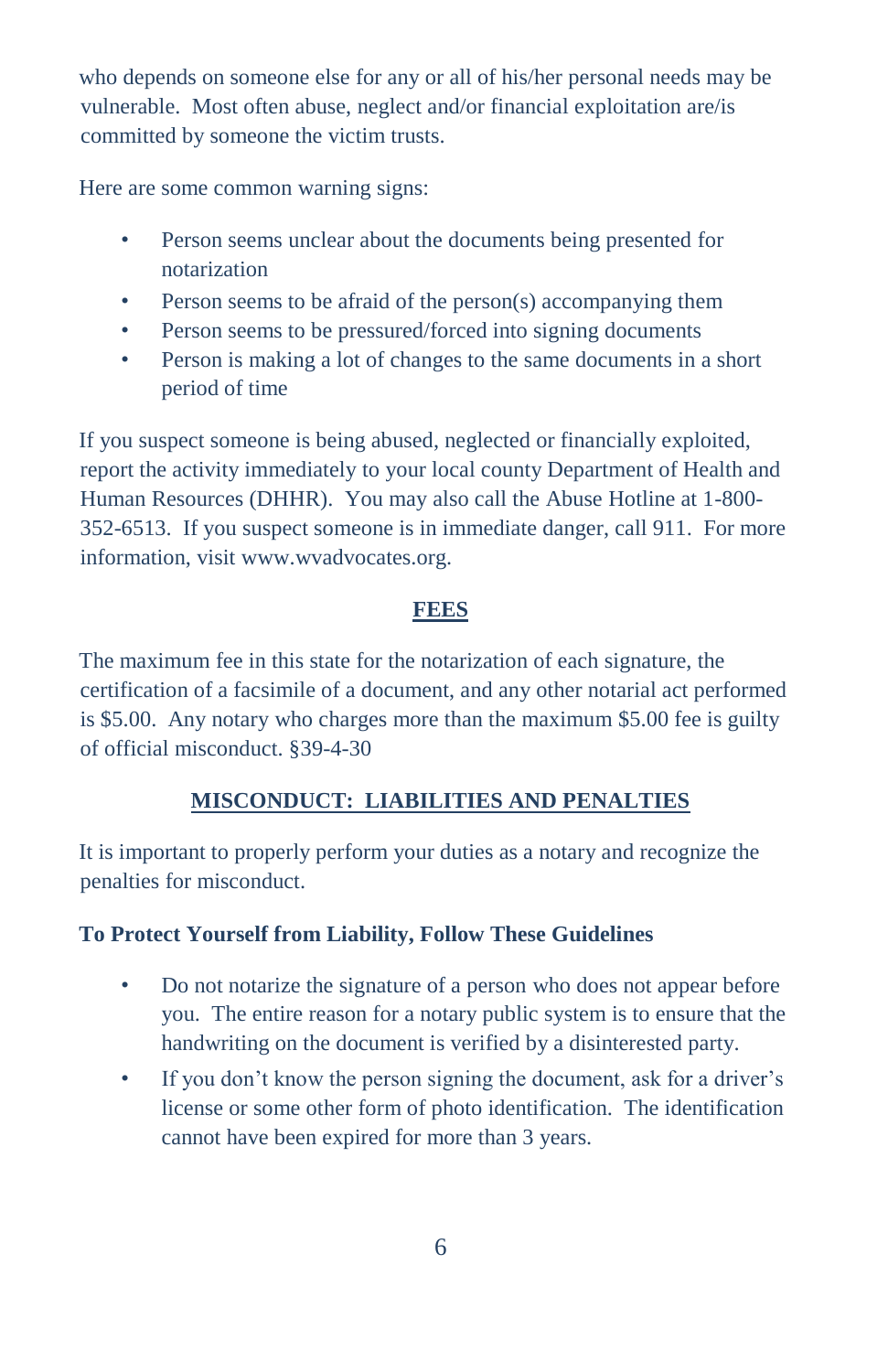- If you are commissioned as a state or local government employee you are only authorized to notarize documents of the office in which you are employed. If you are commissioned to notarize private documents for walk-in clients, it is permissible to notarize documents that are not related to your agency.
- Do not assist persons in drafting legal records, give legal advice or otherwise practice law.
- Do not act as an immigration consultant or an expert on immigration matters.
- Do not use false or misleading advertising that you have a duty, right or privilege you do not have.
- Notify the Secretary of State within 30 days of an address or name change.
- Do not charge more than the \$5.00 maximum fee for each notarized signature.

The Secretary of State may deny, refuse to renew, revoke, suspend or impose a condition on a commission as a notary public for any act or omission that demonstrates the individual lacks the honesty, integrity, competence or reliability to act as a notary public, including but not limited to:

- A dishonest misstatement or omission in the application for a commission as a notary public submitted to the Secretary of State;
- A conviction of the applicant or notary public of any felony or a crime involving fraud, dishonesty or deceit; or
- Denial, refusal to renew, revocation, suspension or conditioning of a notary public commission in another state.

# **Criminal Penalties**

A notary public who knowingly and willfully commits any official misconduct (any act that may result in the denial, refusal to renew, revocation, suspension or condition commission of a notary public) is guilty of a misdemeanor and, upon conviction, will be fined not more than \$5,000, or confined in jail not more than one year, or both fined and confined. §39-4-33

Any person who acts as, or otherwise willfully impersonates, a notary public is guilty of a misdemeanor and, upon conviction, will be fined not more than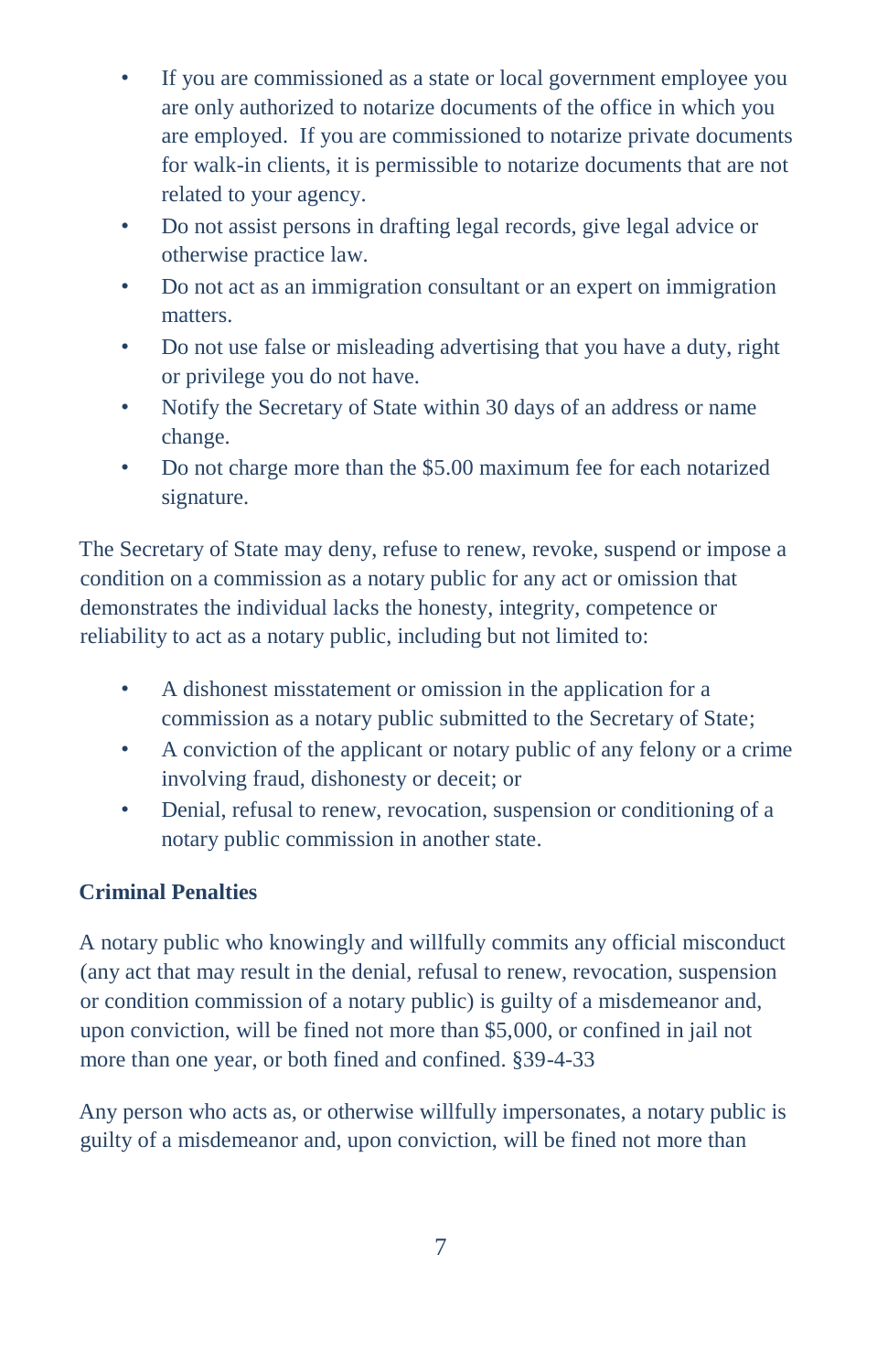\$5,000, or confined in jail not more than one year, or both fined and confined. §39-4-33

Any person who unlawfully possesses a notary's official seal or any papers or copies relating to notarial acts, is guilty of a misdemeanor and, upon conviction, will be fined not more than \$1,000. §39-4-33

#### **Schools, University and Colleges Who Have Notaries on Staff**

Foreign exchange students or students travelling out of the country may need their school transcripts and/or diplomas certified or notarized in order to obtain a certification or an apostille from the Secretary of State's Office.

It is important that the notary properly certifies the documents or notarizes the signature of the proper authority of the school who is attesting to the validity of the documents. Failure to perform the notarization properly may cause a rejection of the documents by the Secretary of State's Office, or a rejection from the other country to which they are being sent, and may affect the student's ability to continue in the foreign exchange program.

#### **KEEPING RECORDS**

In West Virginia, notaries are not required to keep a journal of their acts. However, if you are concerned about liability, keeping a notary journal listing the date, person's name and type of document notarized will help protect you. Examples of proper notary journal formats can be found on the Secretary of State's website [\(www.wvsos.gov\).](http://www.wvsos.gov)/) Journal forms are available through office supply houses or notary associations.

#### **FORMS**

A notarial act must be evidenced by a certificate of notarial act, commonly known as an acknowledgment. §39-4-15

In most cases, the document to be notarized will already have a proper form of acknowledgment typed or printed on it. **If the form is missing, you are responsible for writing the proper form of acknowledgment to complete the notarization.**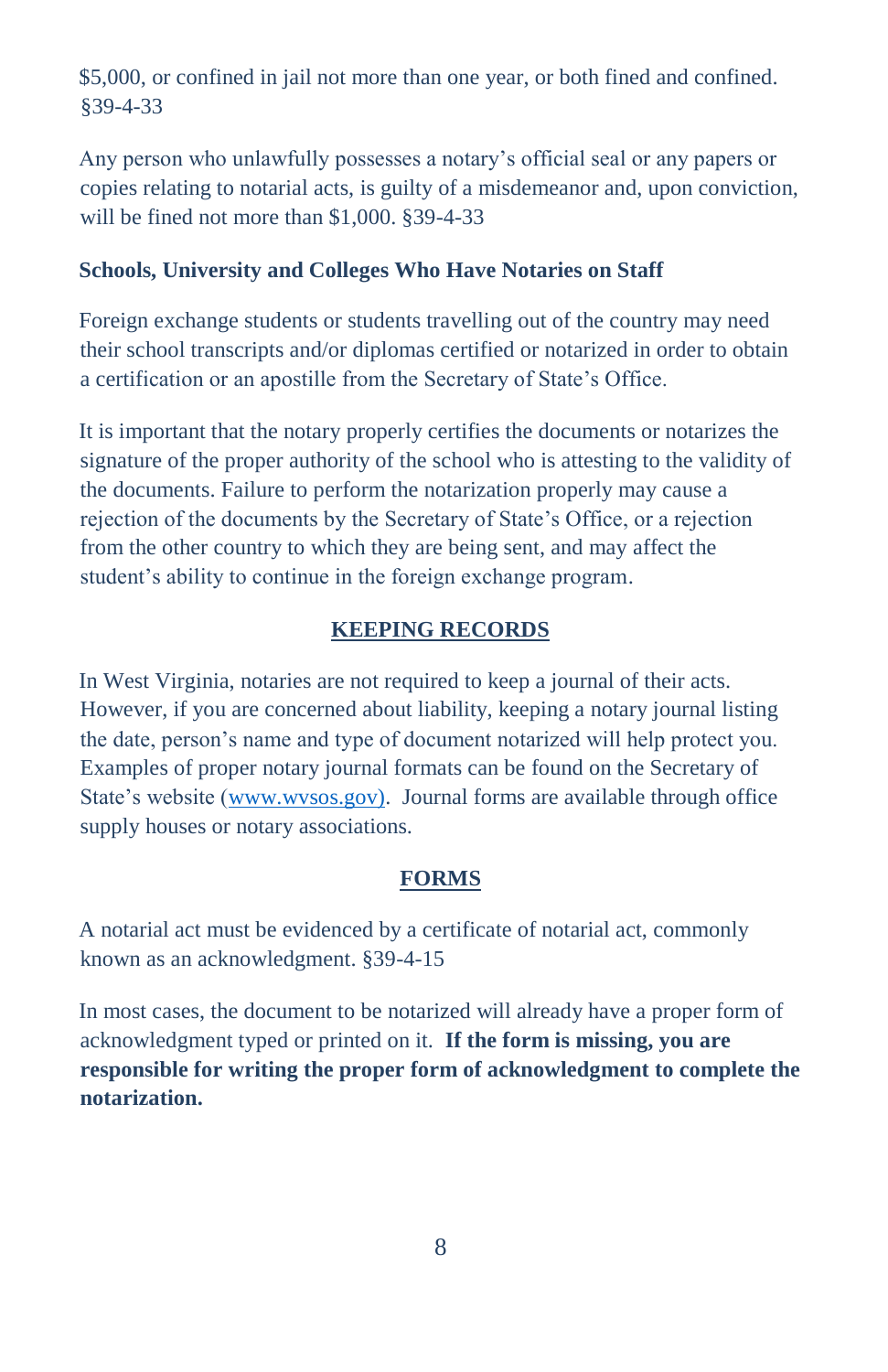## **Short Form Certificates**

The most common form used in notary work is the certificate of acknowledgment. Although the law provides certain wording for the certificate of acknowledgement, the courts have held that "substantial compliance with the statute form is all that is required."

For the acknowledgment to be valid, it must include the words "**acknowledged before me**," or something similar.

The following short form certificate/acknowledgements are sufficient for the purposes indicated if completed with the information required by §39- 415(a)(b).

For an acknowledgement in an individual capacity:

| individual(s) making statement} |
|---------------------------------|
|                                 |
| {Stamp}                         |
|                                 |
|                                 |

For verification on oath or affirmation: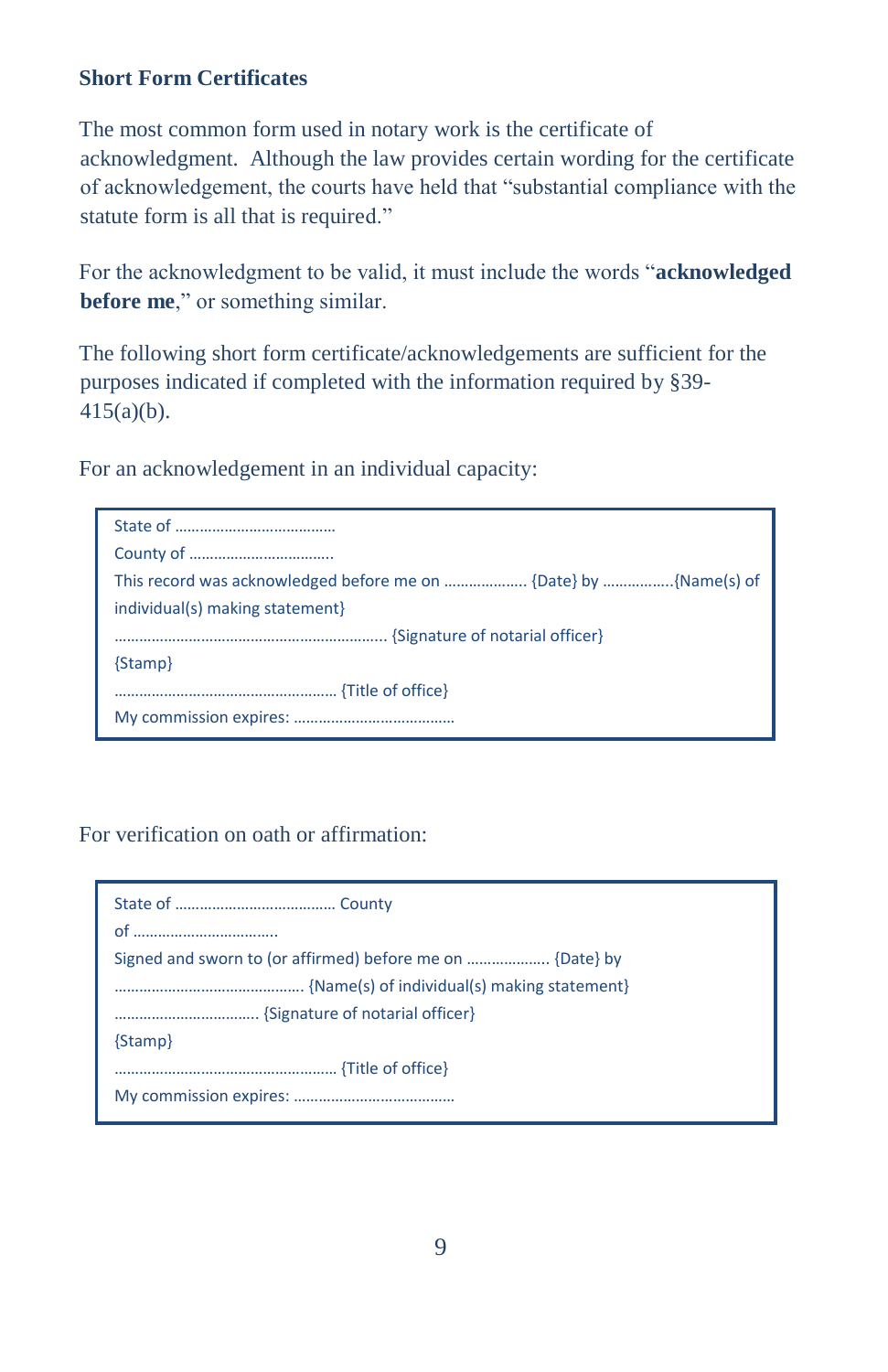For an acknowledgment in a representative capacity:

| This record was acknowledged before me on  {Date} by |
|------------------------------------------------------|
|                                                      |
|                                                      |
| record was executed}.                                |
|                                                      |
| {Stamp}                                              |
|                                                      |
|                                                      |

For certifying a copy of a record:

| Lertify that this is a true and correct copy of a record in the possession of |
|-------------------------------------------------------------------------------|
| {Name of party on behalf of whom record was executed}.                        |
|                                                                               |
| {Stamp}                                                                       |
|                                                                               |
|                                                                               |
|                                                                               |

For witnessing or attesting a signature:

| individual(s) making statement |
|--------------------------------|
|                                |
| {Stamp}                        |
|                                |
|                                |
|                                |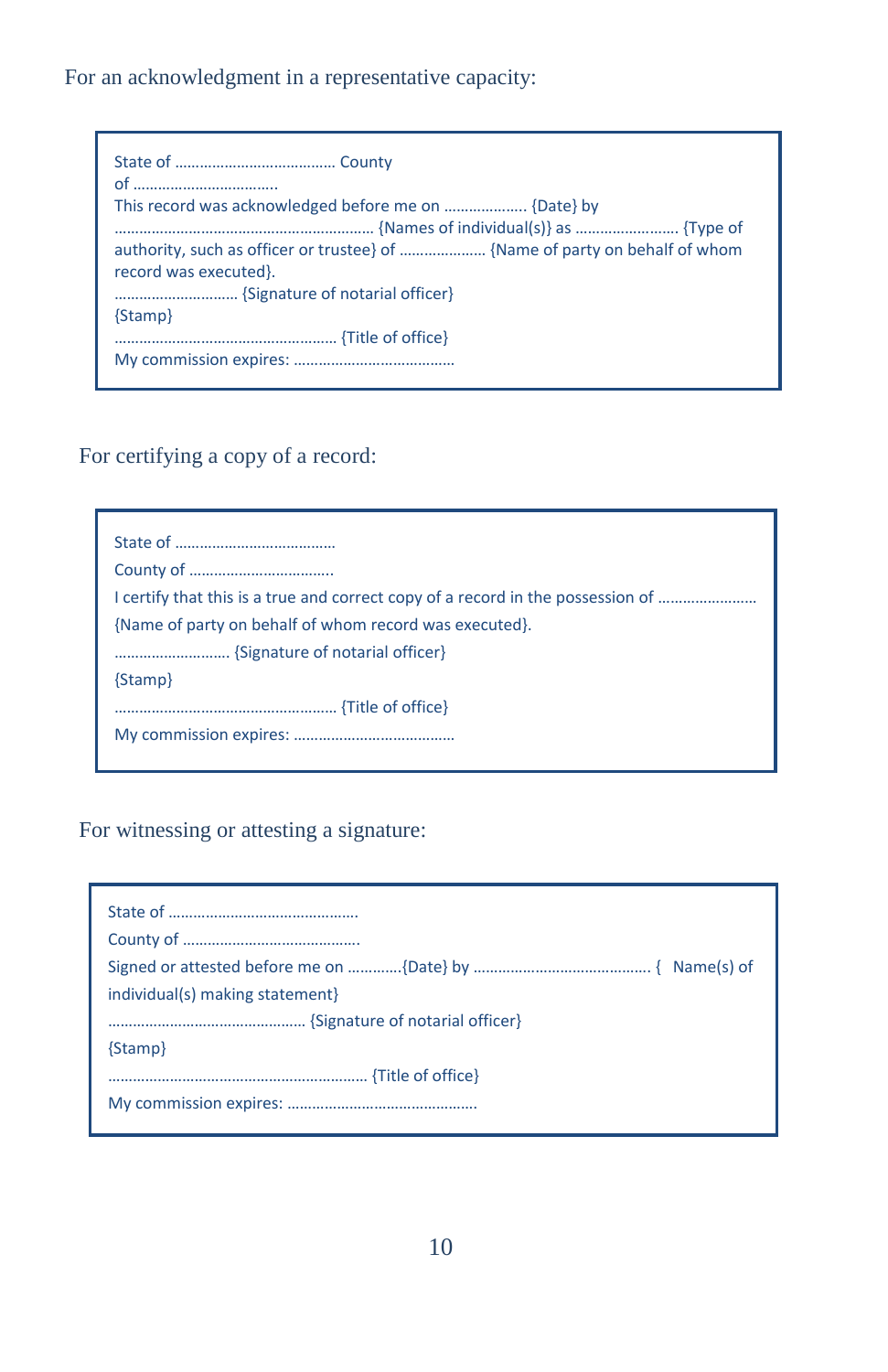## **CHANGES**

You must notify the Secretary of State within thirty days if certain changes occur.

**Name and/or Address**: If your name changes, or the address you listed in your original application (whether business or residence address) changes, take these steps:

- Have a new rubber stamp seal made reflecting your new information
- Send a letter to the Secretary of State giving:
	- o Your old and new name and address
	- o Your commission expiration date

Before you have completed a name change officially, you can sign your new name on the line for the notary's signature, then write underneath, "Commissioned as **\_\_\_\_\_\_\_\_\_\_\_\_\_\_\_\_\_\_**", with your old name.

Seal: If you lose your official seal, send a letter to the Secretary of State giving your name, your commission expiration date, your address, and the date you lost your seal. Contact a vendor to order your replacement seal.

**Resignation:** If you wish to resign your commission, or if you no longer have a business or residence address in the state, the law requires that you notify the Secretary of State in writing within thirty days. §39-4-20(a)(3)

## **OTHER REQUIREMENTS**

#### **If Your Commission Is About To Expire**

Renewals are not automatic. Every reappointment requires that a new application be filed with the Secretary of State. There is a \$52 application fee and the cost of a new rubber stamp seal (paid to a vendor and not the Secretary of State). Applications are available online at www.wvsos.gov/notary or by contacting the Secretary of State's Office at 304-558-8000 to have an application mailed to you.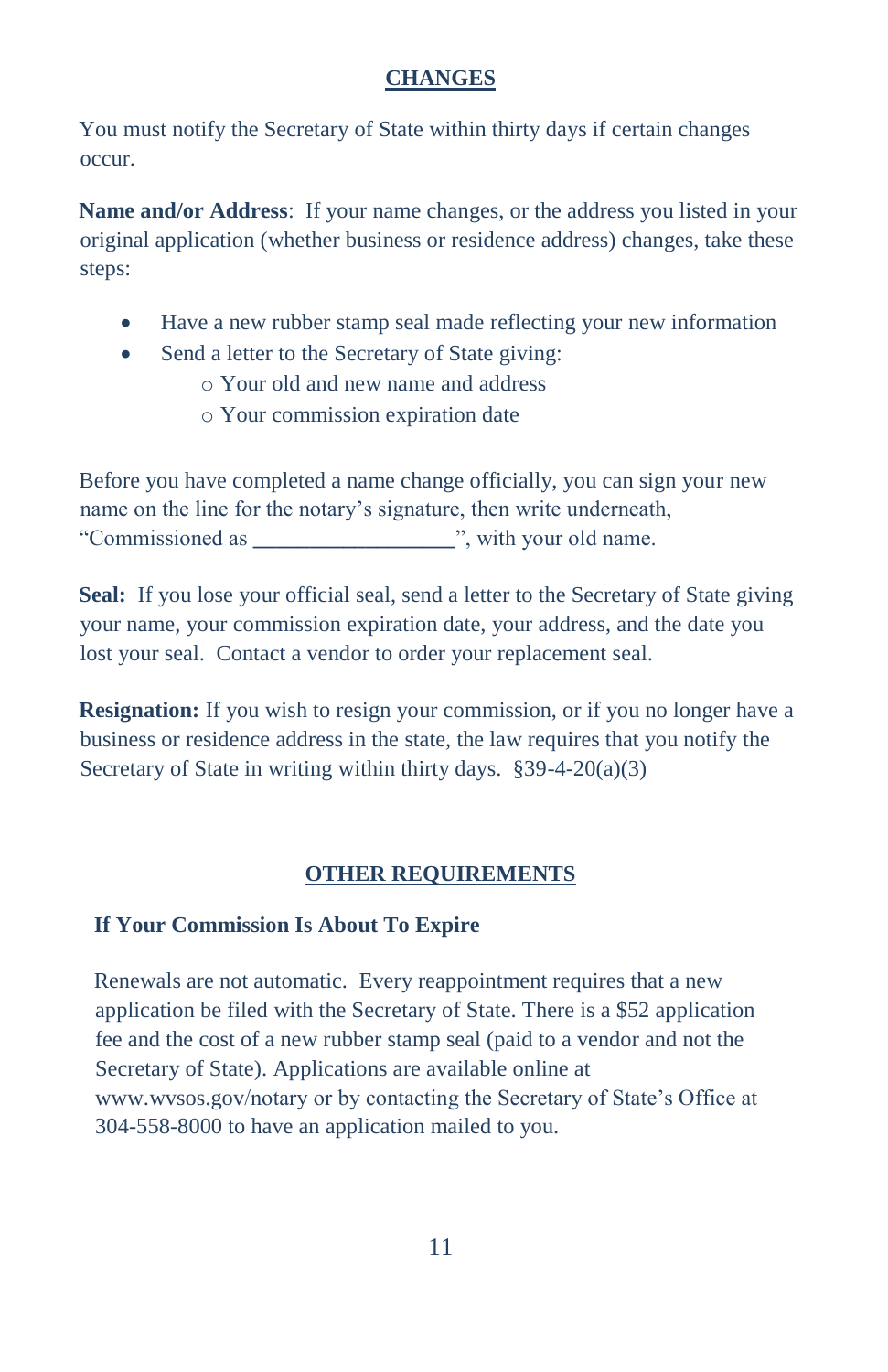## **If A Notary Dies**

In the event of a notary's death, the notary's representative, guardian or any other person knowingly in possession of the stamp shall render it unusable.

## **Electronic Notarization**

Beginning July 1, 2014, notaries may use an electronic notarization software to notarize electronic documents. All electronic notarization software must meet the rules and standards set forth in W.Va. 153 CSR 47. You can see the standards online at www.wvsos.gov or contact the Notary Division at 304- 558-8000.

# **IMPORTANT REMINDERS**

- You cannot use your West Virginia Notary Commission to notarize in another state.
- You cannot notarize your own signature.
- The person's whose signature you are acknowledging must personally appear before you.
- You must properly ID the signer if you do not know them personally.
- Affixing your notary stamp and signing your name is not a complete, valid notary acknowledgement. Please see pages 9 and 10 for correct notary acknowledgements.
- Any changes to the information that appears on your stamp must be reported to the Secretary of State.
- No one else is allowed to use your notary stamp or complete the notarization for you.